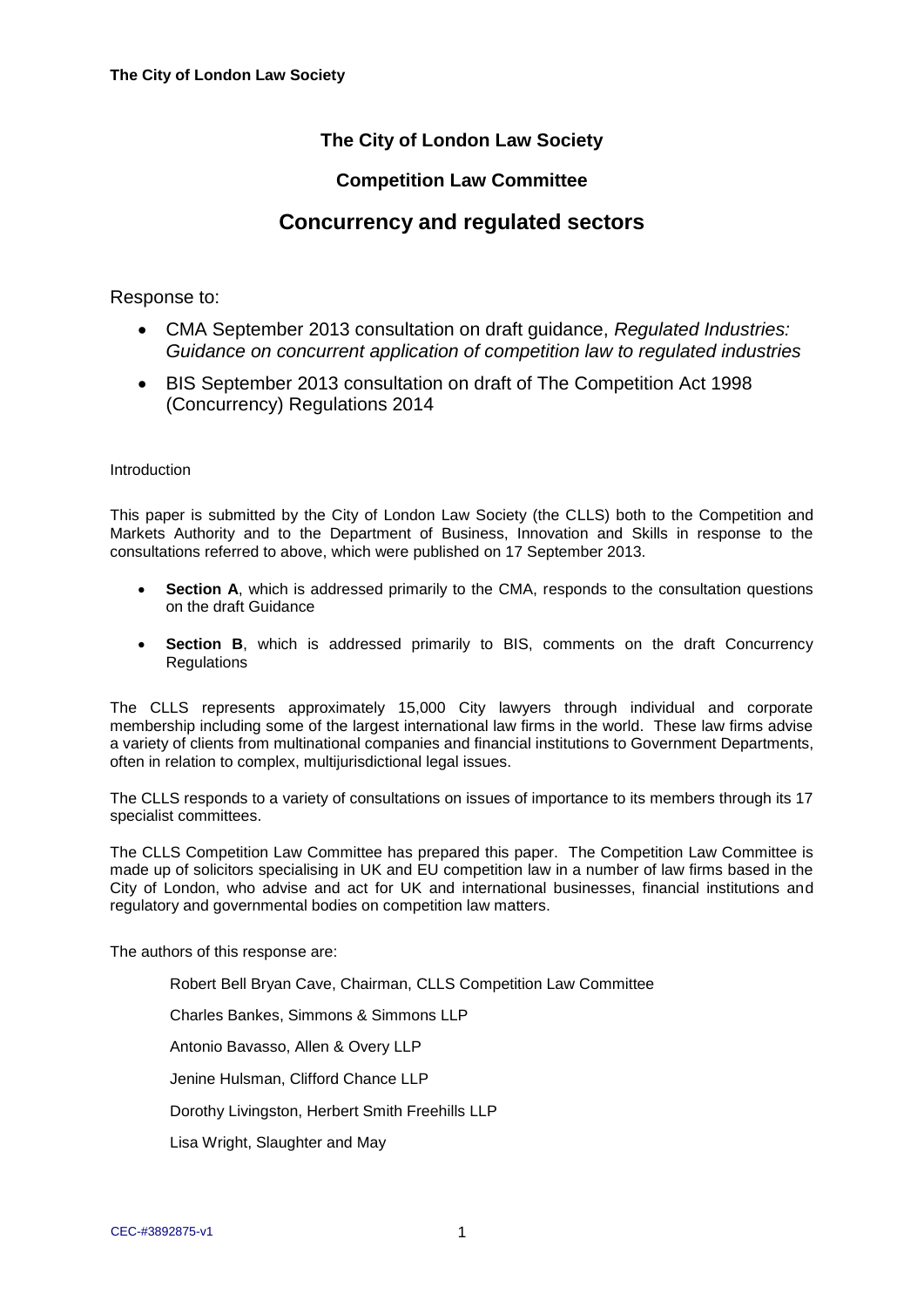We are grateful for the contributions of colleagues on the Committee.

#### **Section A:**

## **CMA September 2013 consultation on draft guidance,** *Regulated Industries: Guidance on concurrent application of competition law to regulated industries*

#### **Questions for consultation**

- **1 Do you consider that the Transition Team's proposed approach to dealing with the revised requirement that Regulators' exercise competition powers in favour of sectoral powers is clear and appropriate? Please give reasons for your view**
- 1.1 This is the issue on which guidance would be most helpful i.e. on what basis the regulators are to decide that it is (in the words of Schedule 14 to the Enterprise and Regulatory Reform Act 2013) "more appropriate" to exercise competition powers rather than sectorial regulatory powers.
- 1.2 It seems to us that there are three principal issues here.
- 1.3 First, on the basis of what criteria or principles should a sector regulator decide between applying its competition law or its sector regulation powers?
	- The draft Guidance provides very little in the way of substantive guidance on this, saying in paragraph 4.4 only that the regulator will determine this "on a case-by-case basis" and will consider which route "would be most appropriate in a particular case".
	- We think that the regulators, and the wider public, should be able to see some clear criteria and principles on which this hugely important decision is to be based. Indeed, since the decision is by its nature susceptible to judicial review, it will need to be a reasoned decision, and any reasoning (in the interest of transparency, consistency, rationality and good practice) be made by reference to published criteria or principles.
- 1.4 Second, there is the question of when the decision should be made.
	- The legislation (Schedule 14 to the 2013 Act) provides that a regulator's consideration of this matter should occur "before making a final order or making or confirming a provisional order".
	- The draft Guidance suggests (very sensibly) that the regulator's consideration of this matter should be at a much earlier stage in the process – "when it commences an investigation in its sector" (paragraph 4.4) – and then that the decision should be reviewed during the course of the investigation (paragraphs 4.4 and 4.5).
	- Clearly the timing of the decision is important, and we would recommend that it be given more emphasis in the Guidance document, along with more specific provisions about informing complainants and the parties themselves of the approach that is to be taken (i.e. how, and when, will they be informed).
- 1.5 Third, in the spirit of the legislation, it would be helpful if this Guidance actually argued the case for why the competition law might be more appropriate in cases handled by sector regulators – for example: because competition law gives victims of the particular practice the possibility of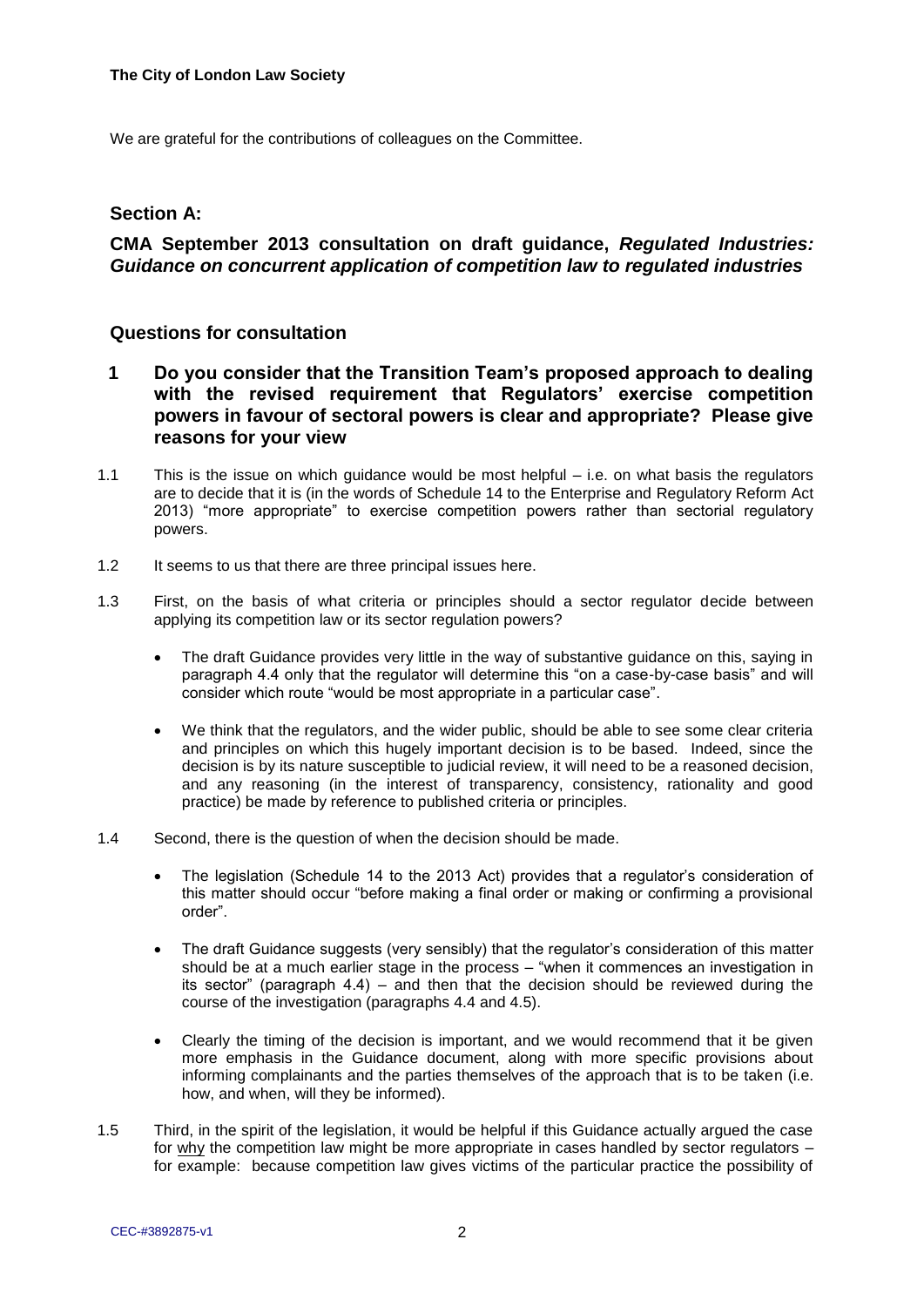civil remedies such as compensatory damages; because the use of competition law encourages the industry (including the parties and the complainants) to think in terms of effects on competition, rather than merely being directed by the "black letter" of the licence terms; because it creates a body of competition law precedent; because competition law is more flexible and sensitive to the economic reality of the situation than an *ex ante* set of prescribed rules written down in a licence; and so on.

### **2 Do you consider that the Transition Team's proposed approach to allocation of cases between the CMA and Regulators, or between Regulators, is clear and appropriate? Please give reasons for your view**

- 2.1 The list of criteria on the proposed allocation of cases, in paragraph 3.21 of the draft Guidance, generally seems sensible. However, there are a number of points that we would urge the CMA to consider, and to reflect in the Guidance.
- 2.2 First reflecting the principle underlying regulations 5(4) and 8(1) of the draft Concurrency Regulations published by BIS – it should be made explicit on the face of the Guidance that, while there is to be consultation between the CMA and the sector regulators, it is primarily for the CMA to decide who is best placed to handle the case, i.e. which authority is more likely to "further the promotion of competition, within any market or markets in the United Kingdom, for the benefit of consumers".
- 2.3 In this connection, it might be sensible for the CMA to give some illustrations of this. For example, if the subject matter were the pricing or terms and conditions of regulated services, the sector regulator is likely to be better placed; but in other circumstances it is probably more important that regulated businesses are subject to the same regime as other UK businesses and that UK competition law is applied consistently across all economic sectors (which would lend itself to enforcement by the CMA).
- 2.4 Second, whereas the sector regulators' concurrent competition law powers apply to a much wider range of activities in the particular industry sector than those that are directly regulated (e.g. in the Railways Act 1993, section 67 provides that the ORR's concurrent powers apply to all "services related to railways", which include unregulated rolling stock provision and maintenance activities), in practice it is doubtful that the sector regulator will be best placed to apply competition law to those unregulated activities, given that it is likely to have limited experience of those aspects of the sector. For example, we are aware of Ofcom having sought to apply competition law to practices concerned with selling telephone equipment for consumers through retail outlets, where the OFT have considerable recent experience of retail outlets and their business approach. Accordingly, we would **recommend** adding to the list in paragraph 3.21 of the draft Guidance the following factor:
	- "whether the activity of the regulated business under investigation is not a regulated activity or is an activity tangential to the regulated business".
- 2.5 Third, we would propose adding an additional factor that recognises the importance of giving effect to the spirit of the legislation that regulators should be more "competition-minded", so as to introduce more of a competition culture while ensuring that this does not add to the detriment of the interests of the parties affected by the conduct. We would therefore **recommend** adding a further factor to the list of factors in paragraph 3.21, along the following lines:
	- "having regard to the need for the regulator to be more involved in competition law so as to develop a competition culture in the sector concerned, provided that this will not prejudice parties affected by the conduct under investigation".

### **3 Do you consider that the Transition Team's proposed approach to secondments and cooperative working between the CMA and Regulators**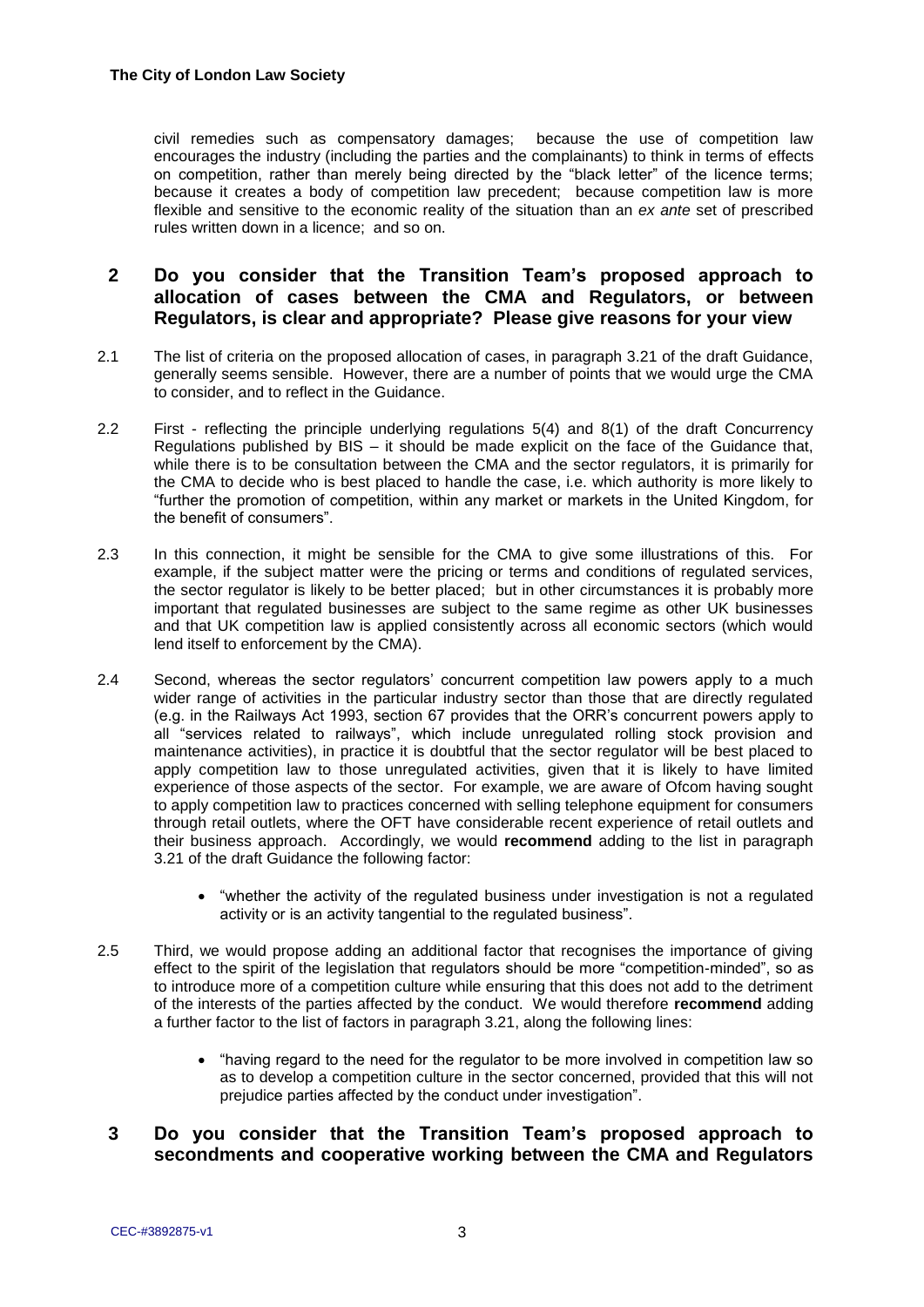#### **is clear and appropriate? Please give reasons for your view**

3.1 The proposals on secondments, in regulation 10 of the draft Concurrency Regulations, and in paragraphs 3.2 to 3.5 of the draft Guidance, all seem to us very sensible.

## **4 Do you consider that the Transition Team's proposed approach to information sharing between the CMA and Regulators, or between Regulators, is clear and appropriate? Please give reasons for your view.**

- 4.1 We have a concern that the information obtained by the CMA or the sector regulators in the context of their Competition Act powers – for example, information obtained as a result of a leniency application, or under section 26 or the new section 26A of Competition Act – might be used by sector regulators in the exercise of their other functions and powers, such as licence enforcement action, price determinations, and so on.
- 4.2 That would be, in effect, a "back door" way of giving the regulators, in exercising *regulatory* functions, the benefits of the strong powers of investigation (dawn raids, leniency process, etc) that are required to detect competition law infringements.
- 4.3 It would be inappropriate if the information-sharing provision in regulation 9 of the draft Concurrency Regulations, and paragraphs 3.40 to 3.46 of the draft Guidance - which are designed to facilitate co-operation in *competition* cases – were abused so as to give the regulators such extraordinarily enhanced powers in respect of their ordinary regulatory functions.
- 4.4 We would therefore **recommend** that:
	- it be made clear, in the draft Concurrency Regulations (regulation 9) and in the draft Guidance (paragraphs 3.40 to 3.46) that, notwithstanding Part 9 of the Enterprise Act, information obtained by the CMA or the regulators in the context of their extraordinarily strong investigatory powers under the Competition Act should not be used by the sector regulators in the exercise of any other powers.
	- consideration be given to establishing appropriate information barriers within the sector regulators – i.e. as between the competition officials and the licence enforcement officials – to ensure this.

### **5 Do you consider that the CMA and the Regulators should share additional categories of information, or share information of the type outlined in the Draft CMA Concurrency Guidance at different times? Please give reasons for your view**

5.1 The proposals on sharing additional categories of information, in regulation 9 of the draft Concurrency Regulations and in paragraphs 3.47 to 3.49 of the draft Guidance, seem sensible and we have no further comments.

### **6 Do you consider that the Transition Team's proposed approach to the annual concurrency report is clear and appropriate? Please give reasons for your view**

6.1 The categories of information for the annual concurrency report, as set out in paragraphs 3.56 to 3.59 of the draft Guidance, seem sensible. The statistics in particular will be useful for all involved in the competition process – the CMA, sector regulators and parties.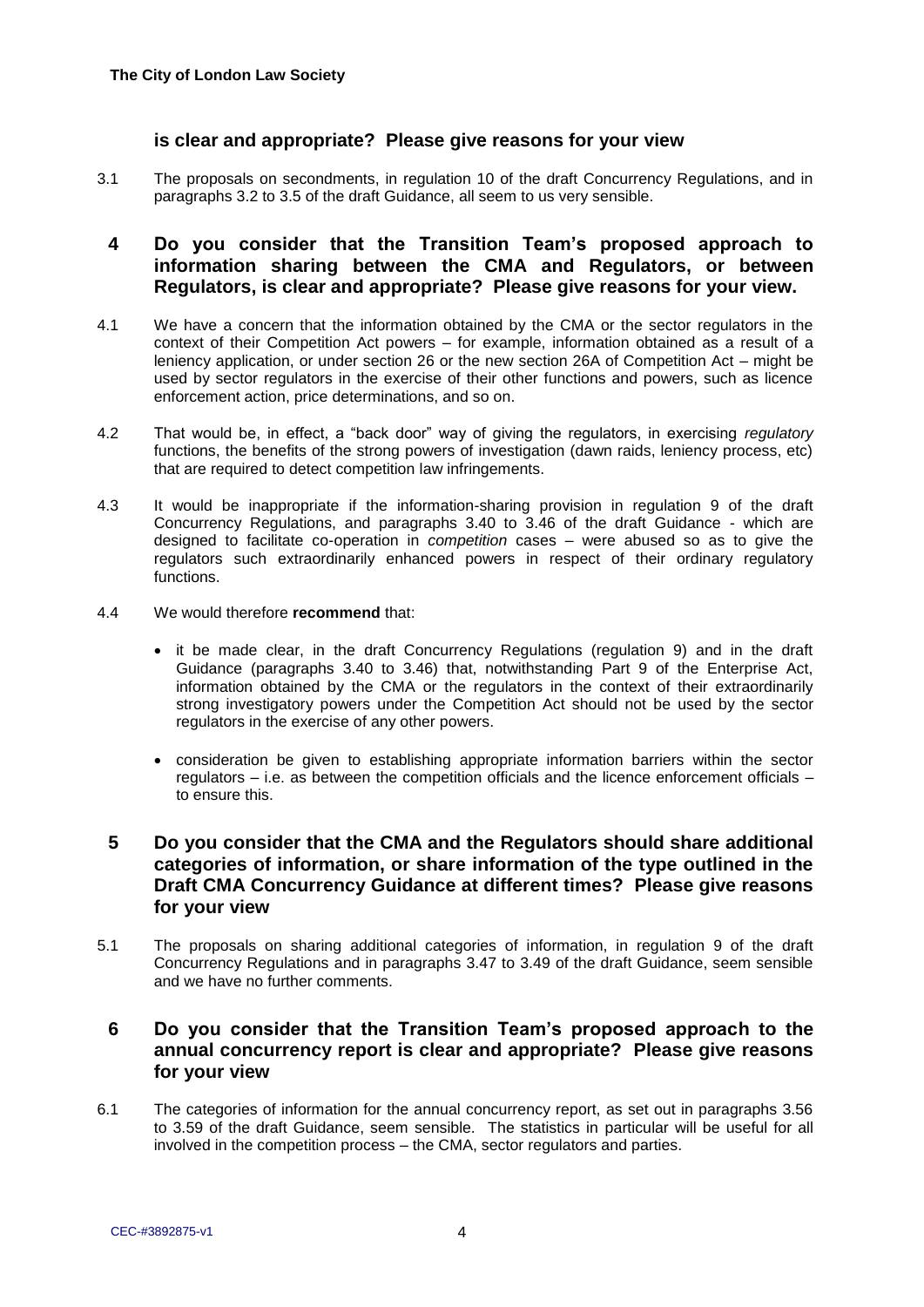- 6.2 Our one concern which we would urge the CMA to consider carefully is that the production of the annual concurrency report should not be too burdensome on the CMA. The report should not be too lengthy (e.g. with case descriptions, etc) and should not involve too much additional work on the part of CMA officials – for example, we should have thought that the case descriptions could broadly be "cut and pasted" from press releases etc that have already been issued. It would be unfortunate if a considerable amount of time and resources were to be diverted into production of the annual concurrency report from actual case work.
- **7 Do you consider that the annual concurrency report should contain categories of information that is not envisaged in the Draft CMA Concurrency Guidance? Please give reasons for your view**
- 7.1 See our comments on question 6 above, particularly in point 6.1 above.

### **8 Do you agree with the Transition Team's proposed approach to transitional arrangements to account for the changes to competition concurrency introduced by Chapter 5 of Part 4 of the ERRA13? Please give reasons for your view**

- 8.1 The proposals about the transitional arrangements, as described in the introduction to the consultation document on the draft Guidance (points 3.18 and 3.19) should clarify the position as regards cases in progress as 1 April 2014 - for example, the position where:
	- a complaint was made before 1 April
	- a regulator started examining a case before 1 April but did not initiate formal proceedings before 1 April
	- a regulator initiated formal proceedings before 1 April.

#### **9 Draft CMA Rules**

9.1 **Rule 1(4):** We strongly endorse the application of the CMA rules to the sector regulators exercising their concurrent powers. It is essential that sectoral regulators have effective procedural rules that are consistent with those of the CMA; this is necessary to protect the rights of the parties and facilitate the exercise by the sector regulators of their competition law powers, which is the objective of the legislation.